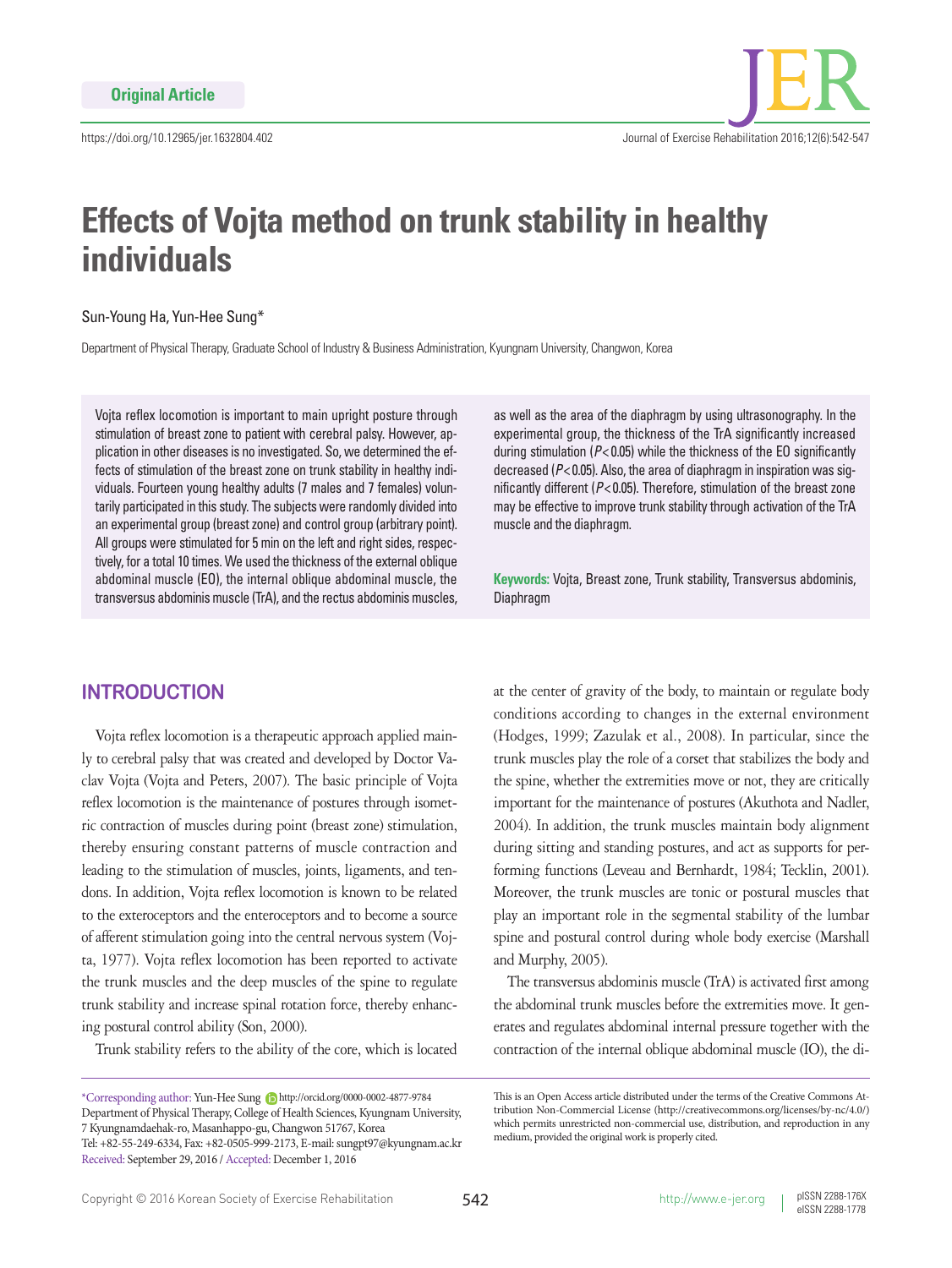aphragm, and the pelvic floor muscle. It increases the strength of the segmental stability of the lumbar spine to enhance trunk stability (Hodges and Richardson, 1997). In addition, it is known to promote the mobility of the extremities and to play central roles in function movements (Akuthota and Nadler, 2004; Escamilla et al., 2010). The diaphragm, which is involved in respiratory functions and postural control, is an important trunk stabilizing muscle together with the TrA, IO, and the multifidus muscles. They all modulate spinal stiffness, either directly because of the muscle contraction or via increased internal abdominal pressure (Hodges et al., 2007; McGill et al., 1990; Shirley et al., 2003).

In accordance with major trends in rehabilitation, many researchers have become interested in studies related to postural and movement control in patients with damaged brain and trunk stability (Akuthota and Nadler, 2004; Page, 2006). Although Vojta reflex locomotion is a sufficient therapeutic method for the promotion of normal posture control and the direct activation of respiratory muscles in children with cerebral palsy, its application in other diseases has not been well studied (Joo, 2014). Therefore, we sought to examine the effects of the stimulation of the breast zone on trunk stability in normal adults.

# **MATERIALS AND METHODS**

## **Participants**

The subjects were randomly divided into an experimental group ( $n=7$ ) and a control group ( $n=7$ ). General characteristics of participants are shown below (Table 1). Informed consent was obtained from all participants after an explanation of their rights and the experimental process. We excluded those participants with orthopedic and neurologic diseases, hypersensitivity, cardiopulmonary disease, open abdominal wounds, or inflammatory disease.

#### **Breast zone stimulation**

The breast zone is located between either the 5th and 6th ribs or the 6th and 7th ribs. The starting position for breast zone stimulation was supine with the head turned 30° in the direction of the stimulation, with the extremities lying naturally on the floor. In

order to compare the reactions caused by breast zone stimulation, we stimulated an arbitrary point at the intersection of the line 1 cm below the 12th rib and the anterior superior iliac spine in the same starting position as for the breast zone stimulation. In order to maintain a consistent level of stimulation, the intensity was measured using an Algometer (J TECH Medical, Salt Lake City, UT, USA). The intensity was maintained at  $1.5 \text{ kg/cm}^2$  at the start of stimulation, at 2.5 kg/cm<sup>2</sup> when 2 min had passed, and at 3.5 kg/cm<sup>2</sup> when 4 min had passed. During the stimulation, the subjects were asked whether they felt pain and any other sensations. All groups were stimulated for 5 min each on the left and right sides, 3 times per week, for a total of 10 rounds of stimulation.

### **Ultrasonography**

The thicknesses of external oblique abdominal muscle (EO), IO, TrA, rectus abdominis muscle (RA), and area of the diaphragm were measured with ultrasonic image B mode scanning using a diagnostic ultrasonic imaging system (Sonoace X8, Samsung Medison, Seoul, Korea). We used a 7.5-MHz linear probe to measure the EO, IO, TrA, and RA, and a 7.5-MHz sector probe for the diaphragm. All muscles were measured on the right side. For the measurement of the thicknesses of the EO, IO, and TrA, a probe was transversely placed so that the center of the probe contacted the upper part of the iliac crest, centering on the right mid-axillary line. For the measurement of the thickness of the RA, a probe was placed longitudinally at a distance of 2 cm from the navel (Han and Sung, 2015). The thicknesses of the muscles were measured by drawing a vertical line on the center of the image to connect the upper and lower boundaries of the muscle fascia using screen calipers embedded in the ultrasonic imaging system (Fig. 1). The measured values were recorded in cm. The diaphragm was measured during inspiration and expiration after placing a probe on the abdominal wall above the anterior lower ribs on the centerline of the right clavicle in a supine position. We measured the clearly visible semidiaphragm (right dome) when the semidiaphragm was scanned transversely toward the cranium (Testa et al., 2011). The area was quantified by the Image J 1.5 (National Institute of Health, Bethesda, MD, USA) (Fig. 2). The

| Table 1. General characteristics in the participants |  |
|------------------------------------------------------|--|
|------------------------------------------------------|--|

| Group                |                  | Height (cm)       |                  | Sex (n) |        |
|----------------------|------------------|-------------------|------------------|---------|--------|
|                      | Age (yr)         |                   | Weight (kg)      | Male    | Female |
| Experimental $(n=7)$ | $19.42 \pm 0.20$ | $165.27 \pm 3.83$ | $64.30 \pm 4.15$ |         | ັ      |
| Control ( $n=7$ )    | $19.85 \pm 0.14$ | $168.92 \pm 1.84$ | $64.74 \pm 3.34$ | h<br>U  |        |

Values are presented as mean± standard deviation unless otherwise indicated.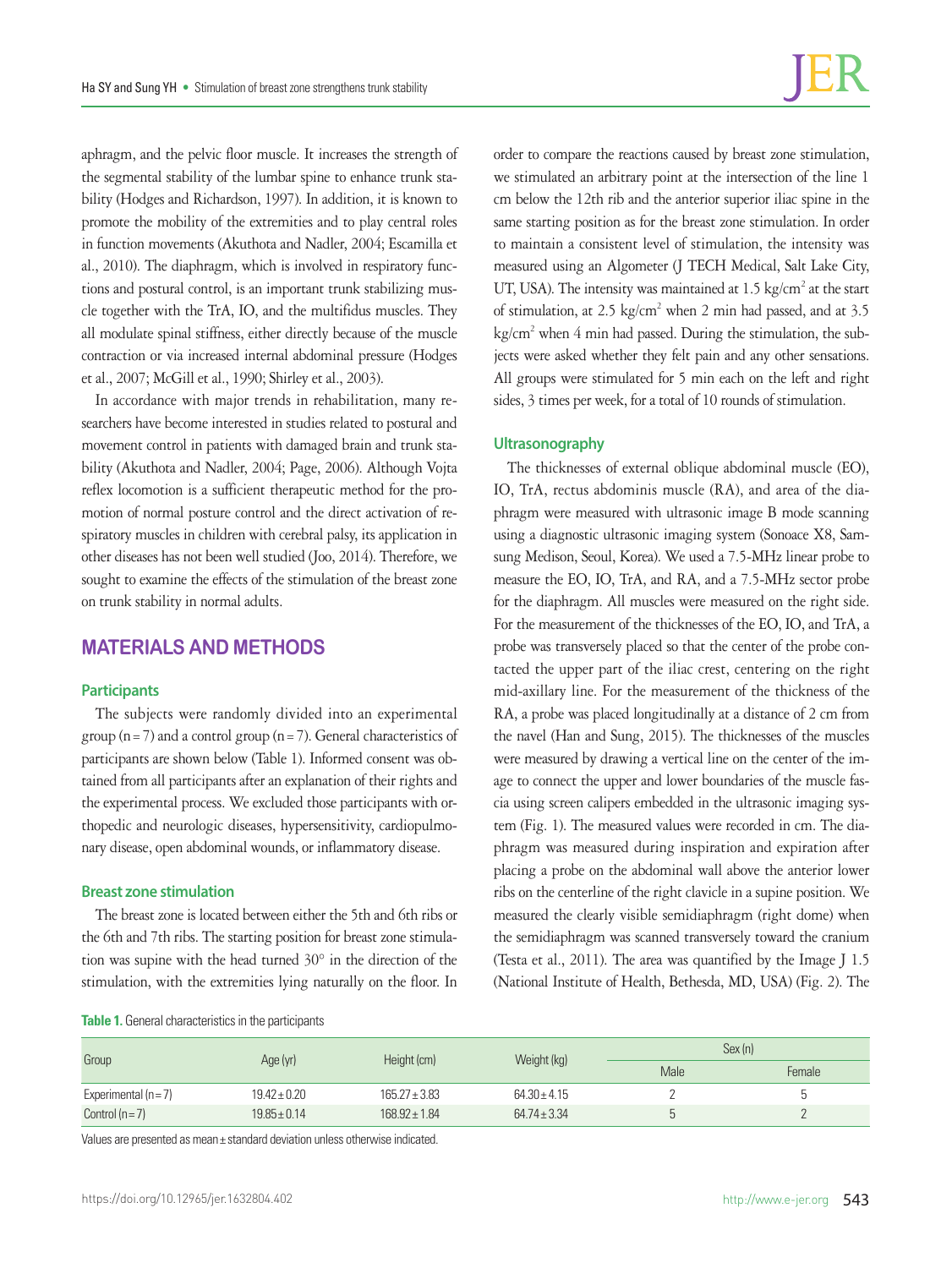measured values were recorded in pixels. The thicknesses of the EO, IO, TrA, and RA, and the area of the diaphragm during inspiration and expiration were measured before stimulation and after 4 min of stimulation.

## **Statistical analysis**

All statistical analyses used IBM SPSS Statistics ver. 21.0 (IBM Co., Armonk, NY, USA). The results are presented as the mean± standard deviation. Shapiro-Wilk tests were conducted to examine whether individual measurement items were normally distrib-



**Fig. 1.** Thickness measurements on the external oblique abdominal muscle (EO), internal oblique abdominal muscle (IO), transversus abdominis muscle (TrA), and rectus abdominis muscle (RA). We investigated the thickness of the muscle before and during stimulation using ultrasonography.



**Fig. 2.** Area measurement on the diaphragm. We measured the area of the semidiaphragm during inspiration and expiration using ultrasonography.

**Table 2.** Muscle thickness in before and during stimulation

uted. We used Wilcoxon signed ranks tests to analyze changes in the thickness and area of the muscles before and during stimulation. In addition, we used independent *t*-tests for difference between groups. The significance level was set to  $P < 0.05$ . All tests were executed twice and the 2 results were averaged.

# **RESULTS**

### **Muscle thickness**

Changes in muscle thickness were analyzed via ultrasonography before and during stimulation in each group. While the muscle thickness of the TrA significantly increased during stimulation compared to the thickness before stimulation in the experimental group ( $P < 0.05$ ), the muscle thickness of the EO significantly decreased  $(P < 0.05)$ . Furthermore, there were no significant differences in the muscle thicknesses of the IO and RA (Table 2) in the experimental group. In the control groups, no significant difference was observed in the muscle thicknesses of the TrA, EO, IO, and RA  $(P > 0.05)$ .

#### **Difference of muscle thickness**

We measured difference of muscle thickness before and during stimulation. We confirmed that TrA and EO were significantly difference  $(P < 0.05)$ . However, no significant difference was found in the RA and IO (Table 3).

| Table 3. Muscle thickness in difference between before and during stimulation |  |  |  |  |  |  |  |
|-------------------------------------------------------------------------------|--|--|--|--|--|--|--|
|-------------------------------------------------------------------------------|--|--|--|--|--|--|--|

| Muscle     | Experimental group | Control group   | P-value  |
|------------|--------------------|-----------------|----------|
| $EO$ (cm)  | $-0.05 \pm 0.04$   | $0.01 \pm 0.05$ | $0.025*$ |
| $IO$ (cm)  | $0.01 \pm 0.13$    | $-0.02 + 0.10$  | 0.503    |
| $TrA$ (cm) | $0.08 \pm 0.10$    | $-0.02 + 0.06$  | $0.045*$ |
| $RA$ (cm)  | $0.02 \pm 0.09$    | $-0.07 + 0.14$  | 0.141    |

Values are presented as mean± standard deviation.

EO, external oblique abdominal muscle; IO, internal oblique abdominal muscle; TrA, transverse abdominis muscle; RA, rectus abdominis muscle. \**P*< 0.05.

| Muscle     | Experimental group |                    | P-value  | Control group      |                    | P-value |
|------------|--------------------|--------------------|----------|--------------------|--------------------|---------|
|            | Before stimulation | During stimulation |          | Before stimulation | During stimulation |         |
| $E0$ (cm)  | $0.45 \pm 0.12$    | $0.39 \pm 0.10$    | $0.034*$ | $0.43 \pm 0.11$    | $0.44 \pm 0.11$    | 0.750   |
| $IO$ (cm)  | $0.60 \pm 0.14$    | $0.62 \pm 0.18$    | 0.865    | $0.78 \pm 0.22$    | $0.76 \pm 0.32$    | 0.553   |
| $TrA$ (cm) | $0.30 \pm 0.10$    | $0.38 \pm 0.13$    | $0.046*$ | $0.32 \pm 0.15$    | $0.29 + 0.11$      | 0.279   |
| $RA$ (cm)  | $0.81 \pm 0.15$    | $0.83 \pm 0.19$    | 0.499    | $0.78 \pm 0.08$    | $0.71 \pm 0.13$    | 0.310   |

Values are presented as mean± standard deviation.

EO, external oblique abdominal muscle; IO, internal oblique abdominal muscle; TrA, transverse abdominis muscle; RA, rectus abdominis muscle. \**P*< 0.05.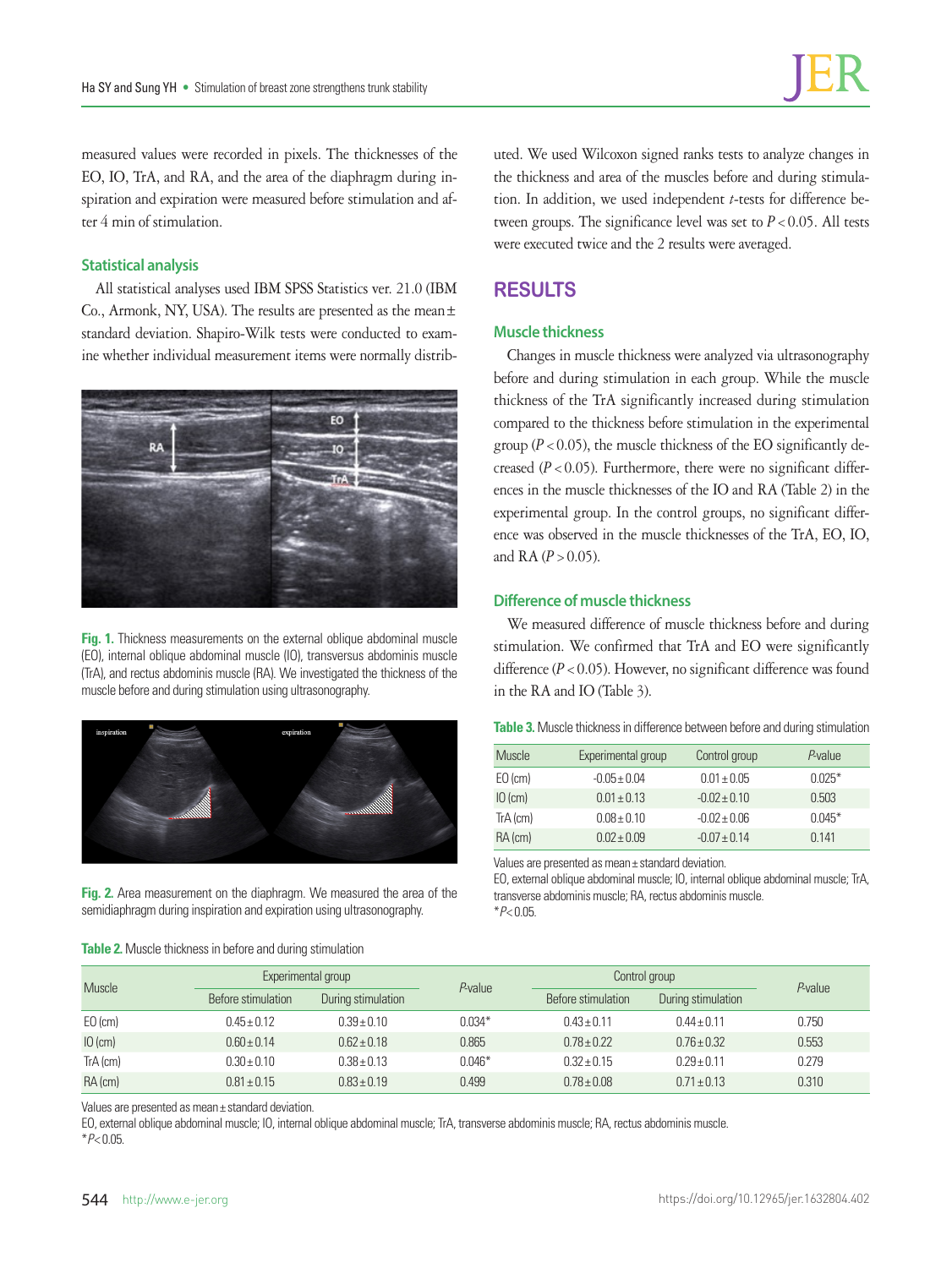| Area                | Experimental group       |                          |          | Control group           |                         | $P$ -value |
|---------------------|--------------------------|--------------------------|----------|-------------------------|-------------------------|------------|
|                     | Before stimulation       | During stimulation       | P-value  | Before stimulation      | During stimulation      |            |
| Inspiration (pixel) | $9.356.86 \pm 3.357.16$  | $11.773.00 \pm 2.611.92$ | $0.028*$ | 7,342.71 ± 2,478.55     | $8.326.57 \pm 1.991.62$ | 0.063      |
| Expiration (pixel)  | $10.117.71 \pm 4.079.70$ | $11,125.00 \pm 3,838.60$ | $0.043*$ | $8.652.00 \pm 2.154.58$ | $9.074.57 \pm 2.425.68$ | 0.735      |

**Table 4.** Area of inspiration and expiration in before and during stimulation

Values are presented as mean± standard deviation.

\**P*< 0.05.

**Table 5.** Area of inspiration and expiration in difference before and during stimulation

| Area                | Experimental group      | Control group         | P-value |
|---------------------|-------------------------|-----------------------|---------|
| Inspiration (pixel) | $2.416.29 \pm 2.111.50$ | $984.29 \pm 1.378.71$ | 0.159   |
| Expiration (pixel)  | $1,007.57 \pm 1,003.39$ | $422.71 \pm 2.126.57$ | 0.528   |

Values are presented as mean± standard deviation.

#### **Area of diaphragm in inspiration and expiration**

We examined the area of the diaphragm during inspiration and expiration using ultrasonography before and during stimulation in each group. In the experimental group, significant differences in the area of the diaphragm during inspiration and expiration were found  $(P < 0.05)$ . However, the control group did not show significant differences  $(P > 0.05)$  (Table 4).

## **Difference of diaphragm area in inspiration and expiration**

We measured difference of diaphragm area in inspiration and expiration before and during stimulation. The changes area of diaphragm in inspiration and expiration were not significant (*P*> 0.05) (Table 5).

## **DISCUSSION**

Trunk stabilization is generally used for abdominal, lumbar, and pelvic muscle strength training. These muscles are tonic or postural muscles that play an important role in lumbar spine stability and postural control during whole body exercise (Akuthota and Nadler, 2004; Marshall and Murphy, 2005). The muscles related to trunk stabilization are generally divided into global muscles and local muscles. The global muscles include the EO, RA, and the erector spinae muscle. The local muscles include the IO, TrA, and the multifidus muscles (Panjabi, 2003). The activities of the local muscles are highly emphasized to enhance trunk stability (Hodges, 1999; Richardson et al., 2004). In patients with low back pain, the TrA shows abnormal contraction patterns or timing, along with reduced cross-sectional area. The RA and EO indicate excessive activities (Ghamkhar et al., 2011; Hodges and

Richardson, 1997; Mannion et al., 2008; O'sullivan et al., 1997; Tsao et al., 2011). Richardson et al. (2002) reported that exercise focused on the activation of local muscles improves the segmental stability of the lumbar spine and dramatically reduces low back pain-related symptoms.

In the present study, although the thickness of the TrA was significantly increased during stimulation in the experimental group, the thickness of the EO was significantly decreased. Kwon et al. (2011) studied the effects of an abdominal hollowing exercise using real-time ultrasound imaging in normal subjects. The results showed that the thickness of the TrA increased, while the thickness of the EO decreased, which is consistent with the results of our study. These results demonstrated that the abdominal hollowing exercise induces a precise recruitment order of trunk muscles, with a strong contraction of the TrA as opposed to the EO, making it a valuable tool for local muscle strength training. Richardson et al. (1999) reported that after the abdominal hollowing exercise was applied to patients with low back pain, the activity of the RA and EO decreased, while the muscle activity of the IO and TrA increased. Henry and Westervelt (2005) proposed that the abdominal hollowing exercise might help patients with musculoskeletal problems such as low back pain because it can induce selective contraction of the local muscles. As previously mentioned, we suggest that stimulation of the breast zone also provokes the selective contraction of local muscles, especially the TrA and IO, to affect trunk stability.

In the present study, we found a considerable change in the area of the diaphragm during inspiration and expiration in the experimental group, but not in the control group. Son (2000) mentioned that stimulation of the breast zone facilitates the active contraction of the diaphragm in infants. The diaphragm primarily acts as a respiratory and postural muscle and is an essential element of spinal stability in the performance of complicated tasks that is also associated with pelvic stability (Frank et al., 2013). Abdominal respiration in patients with low back pain has been shown to affect the trunk stabilization muscles (Kim et al., 2005), and respiratory muscle weakness can cause difficulties with trunk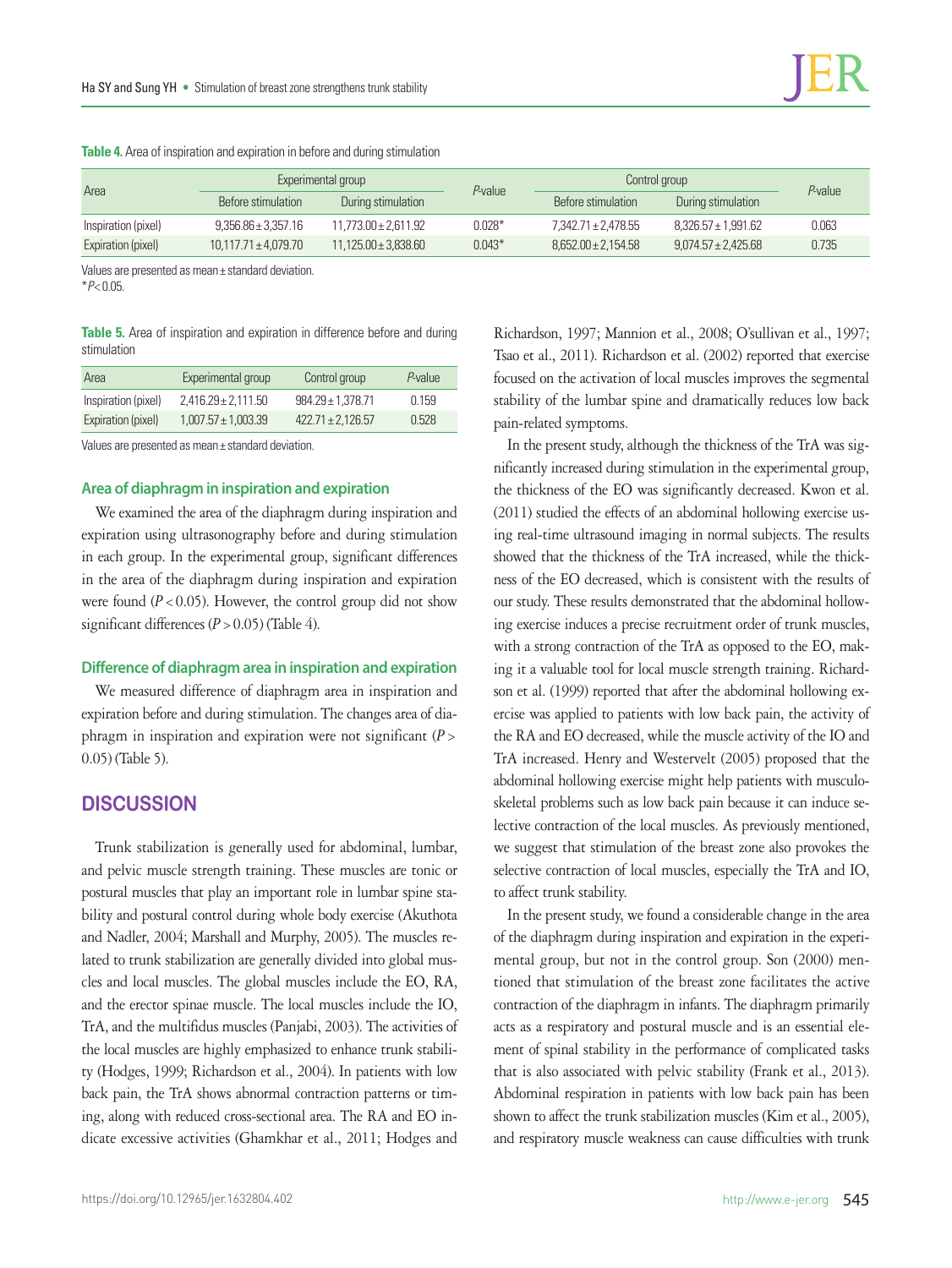control in neuromuscular disease patients (Lanini et al., 2001). A recent study demonstrated that abnormal diaphragm activation during isometric resistance applied to the extremities puts a greater strain on the ventral region of the spinal column and thus might serve as a fundamental mechanism of chronic low back pain (Frank et al., 2013). In this aspect, we suggested that accurate activation of the diaphragm is critical for trunk stabilization, and the contraction of the diaphragm through breast zone stimulation may positively affect spinal stability to enable better postural control and the improvement of low back pain.

As for the limitations of the present study, although efforts were made to maintain an equal intensity of stimulation, the intensity differed among the subjects. Moreover, since the subjects in our study were selected from among healthy adults, we should confirm our results regarding the contraction and recruitment order of local muscles before and during stimulation of the breast zone in patients with musculoskeletal disease. In addition, since the sample size was too small to generalize the results of the present study, future studies should be conducted with a larger sample size.

In conclusion, stimulation of the breast zone augments activation of the TrA and the diaphragm, and inhibits activation of the EO in normal adults. These findings suggest that breast zone stimulation might strengthen by stimulating the local muscles for trunk stability and postural control in healthy individuals.

## **CONFLICT OF INTEREST**

No potential conflict of interest relevant to this article was reported.

# **REFERENCES**

- Akuthota V, Nadler SF. Core strengthening. Arch Phys Med Rehabil 2004;85(3 Suppl 1):S86-92.
- Escamilla RF, Lewis C, Bell D, Bramblet G, Daffron J, Lambert S, Pecson A, Imamura R, Paulos L, Andrews JR. Core muscle activation during Swiss ball and traditional abdominal exercises. J Orthop Sports Phys Ther 2010;40:265-276.
- Frank C, Kobesova A, Kolar P. Dynamic neuromuscular stabilization & sports rehabilitation. Int J Sports Phys Ther 2013;8:62-73.
- Ghamkhar L, Emami M, Mohseni-Bandpei MA, Behtash H. Application of rehabilitative ultrasound in the assessment of low back pain: a literature review. J Bodyw Mov Ther 2011;15:465-477.
- Han JH, Sung YH. Effects on activation of abdominal local muscle during modified bridge exercise in healthy individuals. J Rehabil Walf Eng

Assist Technol 2015;9:215-222.

Henry SM, Westervelt KC. The use of real-time ultrasound feedback in teaching abdominal hollowing exercises to healthy subjects. J Orthop Sports Phys Ther 2005;35:338-345.

- Hodges PW. Is there a role for transversus abdominis in lumbo-pelvic stability? Man Ther 1999;4:74-86.
- Hodges PW, Richardson CA. Feedforward contraction of transversus abdominis is not influenced by the direction of arm movement. Exp Brain Res 1997;114:362-370.
- Hodges PW, Sapsford R, Pengel LH. Postural and respiratory functions of the pelvic floor muscles. Neurourol Urodyn 2007;26:362-371.
- Joo KC, Lee HJ. The effects of Vojta's reflex locomotion movement on respiratory capacity in children with spastic cerebral palsy. J Spec Educ Rehabil Sci 2014;53:235-259.
- Kim K, Pack RJ, Bae SS. Effect of diaphragmatic breathing exercise on activation of trunk muscle of patients with low back pain. J Korean Soc Phys Ther 2005;17:311-327.
- Kwon NH, Lee HO, Park DJ. The use of real-time ultrasound imaging for feedback during abdominal hollowing. J Korean Soc Phys Med 2011;6:303-310.
- Lanini B, Misuri G, Gigliotti F, Iandelli I, Pizzi A, Romagnoli I, Scano G. Perception of dyspnea in patients with neuromuscular disease. Chest 2001;120:402-408.
- LeVeau BF, Bernhardt DB. Developmental biomechanics. Effect of forces on the growth, development, and maintenance of the human body. Phys Ther 1984;64:1874-1882.
- Mannion AF, Pulkovski N, Gubler D, Gorelick M, O'Riordan D, Loupas T, Schenk P, Gerber H, Sprott H. Muscle thickness changes during abdominal hollowing: an assessment of between-day measurement error in controls and patients with chronic low back pain. Eur Spine J 2008;17:494-501.
- Marshall PW, Murphy BA. Core stability exercises on and off a Swiss ball. Arch Phys Med Rehabil 2005;86:242-249.
- McGill SM, Norman RW, Sharratt MT. The effect of an abdominal belt on trunk muscle activity and intra-abdominal pressure during squat lifts. Ergonomics 1990;33:147-160.
- O'Sullivan P, Twomey L, Allison G, Sinclair J, Miller K. Altered patterns of abdominal muscle activation in patients with chronic low back pain. Aust J Physiother 1997;43:91-98.
- Page P. Sensorimotor training: a "global" approach for balance training. J Bodyw Mov Ther 2006;10:77-84.
- Panjabi MM. Clinical spinal instability and low back pain. J Electromyogr Kinesiol 2003;13:371-379.
- Richardson C, Jull G, Hodes J. Therapeutic exercises for spinal segmental stabilization in low back pain. Edinburgh: Churchill Livingston; 1999.